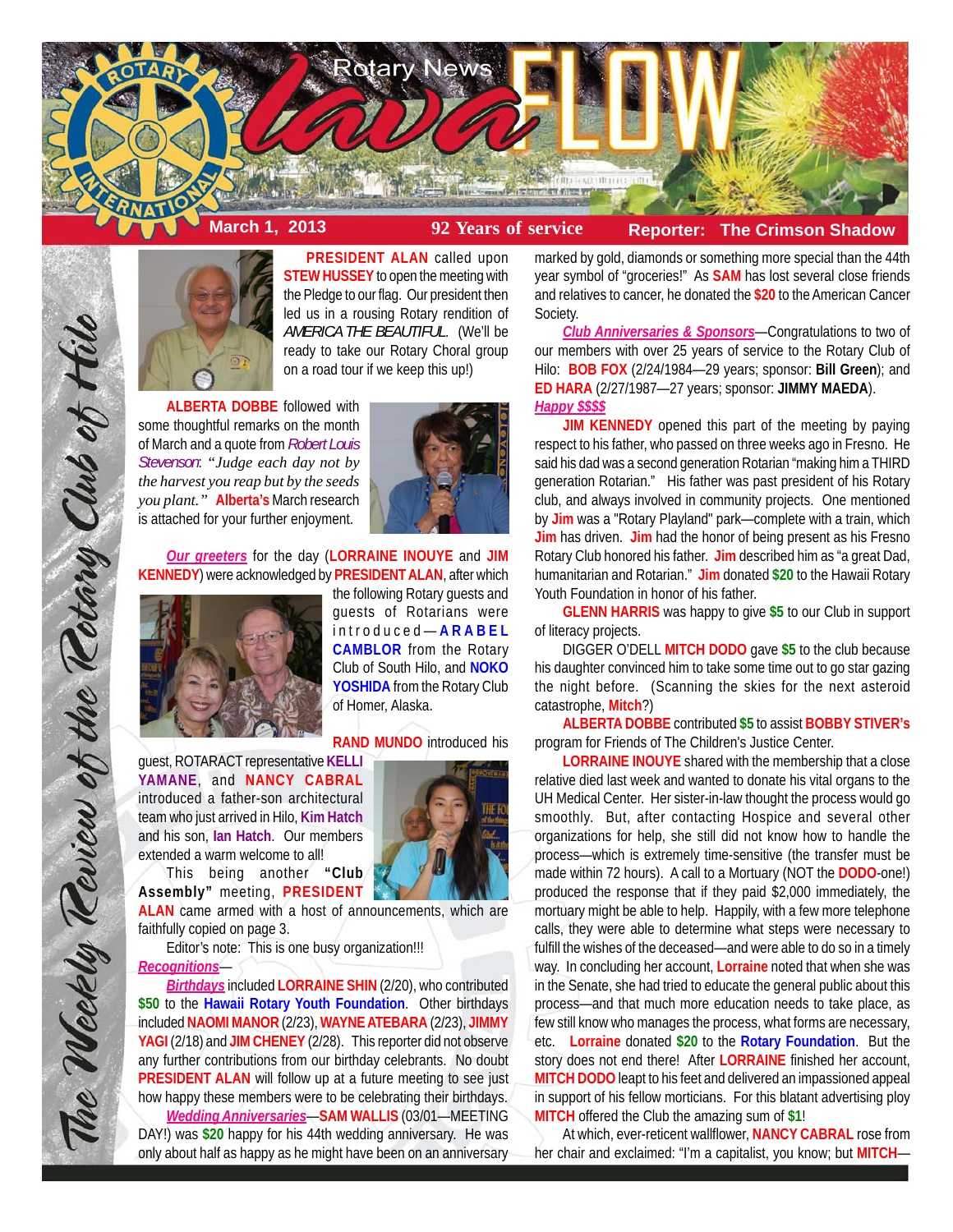#### *Birthdays:*

**Bob Fujimoto** March 6 **Helene Tajiri** March 25

### *Club Anniversary:*

**Cindy Boots** March 7 **Tom Brown** March 17 **Naomi Menor** March 18 **Laurie Bass** March 18 **Theresa English** March 19 **Chris Tamm** March 24 **Helene Tajiri** March 25 **Gail Takaki** March 28 **Doug Arnott** March 30

#### *Wedding Anniversary:*

**Sam & Sandy Wallis** March 1 **Jon & Kamali McElvaney** March 19 **Jerry & Sandy Watanabe** March 19 **Helene & Harvey Tajiri** March 23 **Aki & Emiko Watanabe** March 25

#### *Announcements:*

**Fri. March 8 Roz Cooper - D5000 - EREY Chair**

- **Fri. March 15 Richard Ha**
- **Sat. March 16 East Hawaii District Assembly See Kerry Glass for info**
- **Fri. March 22 Doug Simons - Exec. Dir. CHFT Laser Adaptive Optics on Mauna Kea**

| Vice President  Alberta Dobbe                 |  |
|-----------------------------------------------|--|
| Immediate Past President  Joe Hanley          |  |
|                                               |  |
|                                               |  |
|                                               |  |
|                                               |  |
| Club Administration  Tom Brown                |  |
| Service Projects  Mitchell Dodo               |  |
| Rotary Foundations  Susan Munro               |  |
| Membership  Nancy Cabral                      |  |
|                                               |  |
| International Service  Steve Yoshida          |  |
| Community Service  Wallace Wong               |  |
| Vocational Service  Bobby Stivers-Apiki       |  |
| New Generations  Gail Takaki                  |  |
|                                               |  |
| The Rotary Foundation  Susan Munro            |  |
| Hawaii Rotary Youth Foundation  Mitchell Dodo |  |
| Hilo Rotary Club Foundation  John McVickar    |  |
|                                               |  |

HE will make a marketing opportunity out of ANYTHING! For that remark, she added **\$20** to the club's coffins ('er, COFFERS).

Now **MITCH**—This reporter thinks there might be an opportunity here to minimize any latent guilt and make up the other **\$19**. **Lorraine** has identified a serious community need. You are known for your resourcefulness. Maybe some of our members would be willing to put their heads together with you and use our Hospital connections to see how the Club could help out on this?

**Vocational Services Director BOBBY STIVERS** then introduced **LORRAINE SHIN** to give a THREE MINUTE member profile. When **LORRAINE** took the microphone you could tell she was going to take that limit seriously. Then, with rapid-fire efficiency **LORRAINE** said something like this:



She had hard-working, entrepreneurial Korean and Hawaiian parents; UH degree in business; built her first house when she was 23; started several businesses in Oahu, including a pest control business and management of nine gas stations; was president of the Coalition for the Homeless; moved to Hilo in 1983; on board of Palace Theater; elected to Hawaii County Council; appointed by President Bush to serve as Hawaii representative on handicapped issues; proud mom supporting **BJ Penn's** martial arts prowess—arguably one of the most famous martial arts practitioners on the planet. Established several foundations including the BJ Penn HI Youth Foundation that works with disadvantaged kids to instill values of confidence, humility, respect, and a caring, responsible attitude. The underlying theme: Trying to make positive difference for kids. **LORRAINE** paused, took a deep breath—and you knew there was a lot more she could have said.

**PRESIDENT ALAN** thanked **Lorraine**, and added,

*"I road up to Waimea with her—and that's only a small part of what she's done!"*

**PRESIDENT ALAN** then turned to the February 23rd Rotary International 108th birthday—noting that we now are 1.22 million members strong with over 34,000 clubs in more than 200 countries. **PRESIDENT ALAN**

complimented our members for their contributions toward global elimination of polio—now within only three countries of a polio-free world. Rotarians have raised over \$850 million US dollars and given countless volunteer hours toward achieving that goal. He then turned toward the future, suggesting that "basic education" may well be a major RI focus in coming years.

With just a few minutes remaining on the clock, **PRESIDENT ALAN** turned to member **CHRIS**



**TAMM** and asked him how he came to the Rotary Club of Hilo? **CHRIS** indicated that he first joined one of the Honolulu clubs (sponsored by a member of the Reagan

administration) and then transferred his membership to the **Rotary Club of Hilo** (which turned out not to be the easiest thing to do). **ED HARA** became his local sponsor.

**PRESIDENT ALAN** then asked **JERRY**

**WATANABI** (who joined this club in 1989) the same question. However, as the paparazzi were busy taking pictures at the back table, this reporter could not hear his



complete answer. **JERRY** did seem to indicate that he was offered the only classification available at that time for his profession as an architect.

Finally **PRESIDENT ALAN** asked one of our newer members, **TAMMY SILVA**, how she

connected with the Hilo Club. **TAMMY** replied, "By the grace of God." **HELENE TAJIRI** was her sponsor. **TAMMY** will be celebrating her first anniversary this year and donated **\$50** to the **Rotary Foundation**.



**LORRAINE INOUYE** then offered to transfer 100 of her Rotary Foundation points to help **TAMMY** toward her first Paul Harris Fellowship.

**PRESIDENT ALAN** reminded members that next week **ROZ COOPER** will speak to the Club on **"The Paul Harris Society."**

**JOHN MCVICKAR** then led the assembly in the **Four-Way Test**.

**ACKNOWLEDGMENT:** This reporter wishes to thank member **JOHN McVICKAR** for taking the initiative in providing the Lava Flow reporter with accurate information regarding the amounts of members' contributions, and the targeted foundations. This is a HUGE assist to Lava Flow reports. **MAHALO NUI JOHN!!**

#### Photos by **Mitchell Dodo**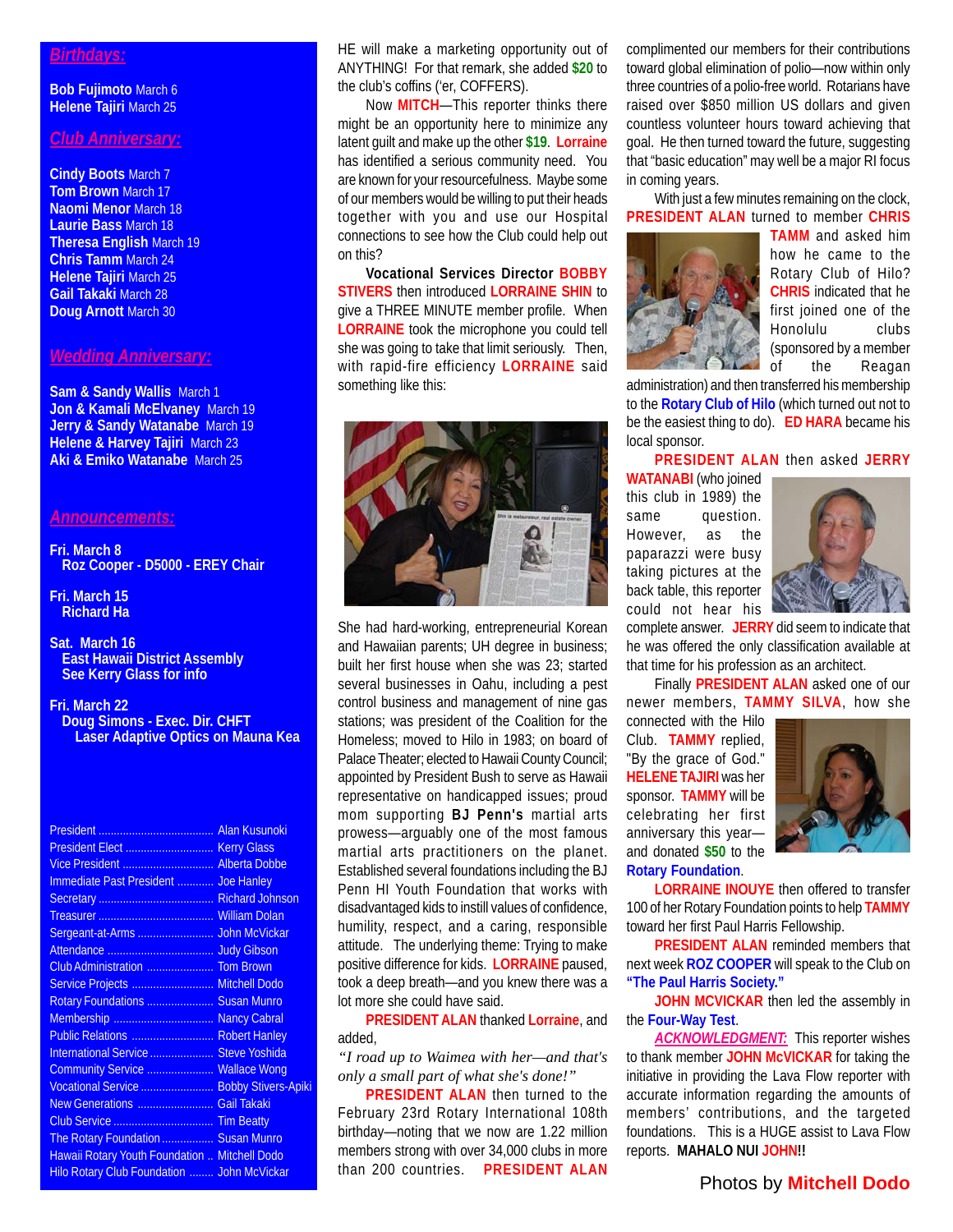## ANNOUNCEMENTS:

- 1. March is Rotary Literacy Month talk about later for Club Assembly
- 2. RYLA, March 1-3 TONIGHT!
- 3. Heart Walk, Mar 2 WALLY WONG
- 4. Rotaract Week, Mar 11-15 -- Rotaract @ UHH, Relay for Life KELLI YAMANE
- 5. E. HI District Assembly @ Kamehameha Schools, March 16, sign-up sheet PASS AROUND
- 6. Right after Assembly, St Patrick's Day fund raiser by RC of S. Hilo at YMCA, 5 pm
- 7. Hump Day by RC of S Hilo Wed, Mar 20 at Palms
- 8. Easter Egg Hunt by RC of Volcano Sun, Mar 31
- 9. Business Visitations, Fri, Apr 5 BOBBY STIVERS-APIKI
- 10. Rotary Work Day or Rotary Gives Thanks: Sat, 04/27 Boys & Girls Club
- 11. Group Study Exchange (GSE), Apr 28-30 housing okays Albert Jeyte club visits?
- 12. Hilo Huli by RC of S Hilo, May 5 on Coconut Island, \$45
- 13. District Conference @ Turtle Bay, May 17-19 (Fr/Sa/Su) -- \$40 registration silent auction ideas? cl poster for Peace Forum (Jenny)
- 14. First Annual Hilo Brewfest, June 1 (Sat.): **BOB HANLEY**

 $15.$  $16.$